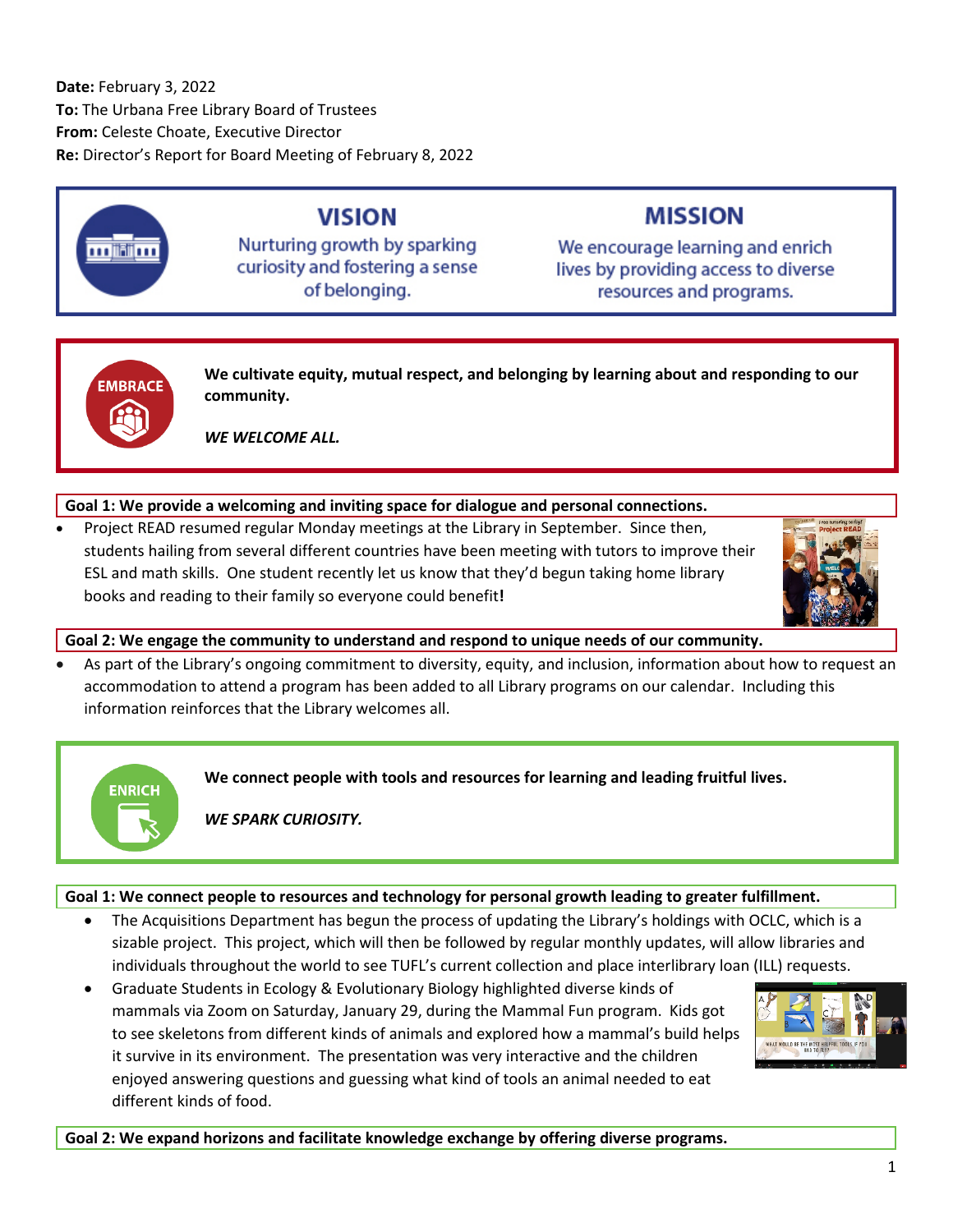• At the Magnetic Poetry with Write On! program on Saturday, January 15, kids were invited to play with words. They shared their favorite words like "pickle" and "although" and discussed why they liked them. Then they used precut individual words from a kit to practice forming creative turns of phrase and unexpected word combinations. The kids were so engrossed in the program that they only paused when asked to share what they'd made.



**Goal 1: We make the community better for all by promoting diversity, equity and inclusion through our collections and programs.**

• TUFL's first Illinois Libraries Present (ILP) event was held on January 26. Silvia Moreno-Garcia, the New York Times bestselling author of *[Mexican Gothic](https://cucatalog.org/polaris/search/searchresults.aspx?ctx=6.1033.0.0.1&type=Advanced&term=moreno-garcia,%20silvia&relation=ALL&by=AU&term2=mexican%20gothic&relation2=ALL&by2=TI&bool1=AND&bool4=AND&limit=TOM=*&sort=RELEVANCE&page=0&searchid=1)*, discussed her newest novel, *[Velvet Was the](https://cucatalog.org/polaris/search/searchresults.aspx?ctx=6.1033.0.0.1&type=Keyword&term=%22velvet%20was%20the%20night%22&by=KW&sort=RELEVANCE&limit=TOM=*&query=&page=0&searchid=2)  [Night](https://cucatalog.org/polaris/search/searchresults.aspx?ctx=6.1033.0.0.1&type=Keyword&term=%22velvet%20was%20the%20night%22&by=KW&sort=RELEVANCE&limit=TOM=*&query=&page=0&searchid=2)*, why she likes to challenge herself by writing across genres, and her lifelong love of monsters in literature and those who don't fit in. We look forward to future ILP events. Illinois Libraries Present is a statewide collaboration between public libraries that offers high-quality virtual events.





•Beginning in mid-February, stop by the display case on the second floor of the Library to view the CCHA's updated African American History exhibit featuring photos and information on a part of Champaign County history that is "characterized by courage and creativity."

## **Goal 2: We stimulate connections and partnerships to create a vibrant, engaged community.**

• On Martin Luther King, Jr. Day, the Library partnered with other area organizations to organize the MLK Walk for Peace. The walk began and ended at Crestview Park, and though it was a chilly day, 100 people attended to support peace in our community. The walk was sponsored by the City of Urbana, HV Neighborhood Transformation, Housing Authority of Champaign County/YouthBuild, Urbana Park District, Urbana Rotary Club, and The Urbana Free Library.





**We are mindful of the wide array of resources needed to serve evolving community needs and are transparent with our operations.**

*WE ARE A STRONG ORGANIZATION.*

## **Goal 1: We steward our physical and financial resources to allow for growth and sustainability.**

- The Library applied for and received a \$500 gift card grant from the Urbana Meijer store to support the 2022 Summer Reading Program. Meijer has generously supported this program in the past and we are thrilled to have this gift to support incentive books for young readers.
- Community Webs is an Institute of Museum and Library Services (IMLS)- and Internet Archive- funded program to provide education, applied training, cohort support, and web archiving services for public librarians to develop expertise in web archiving. In 2021, the Internet Archive received a \$1.1 million award from the Andrew W. Mellon Foundation to continue this work. From these funds, TUFL received an \$1,100 stipend for activities related to local history archiving and/or digital preservation. Resolution 2022-03 asks the Board's approval to accept this stipend, and the budget amendment is listed in the Action and Information section below.
- During the August 6, 2021, Urbana Free Library Board of Trustees meeting, the Library Director presented a memorandum regarding the Webber property, 201 W. Green St., Urbana, Illinois. The Webber Building was acquired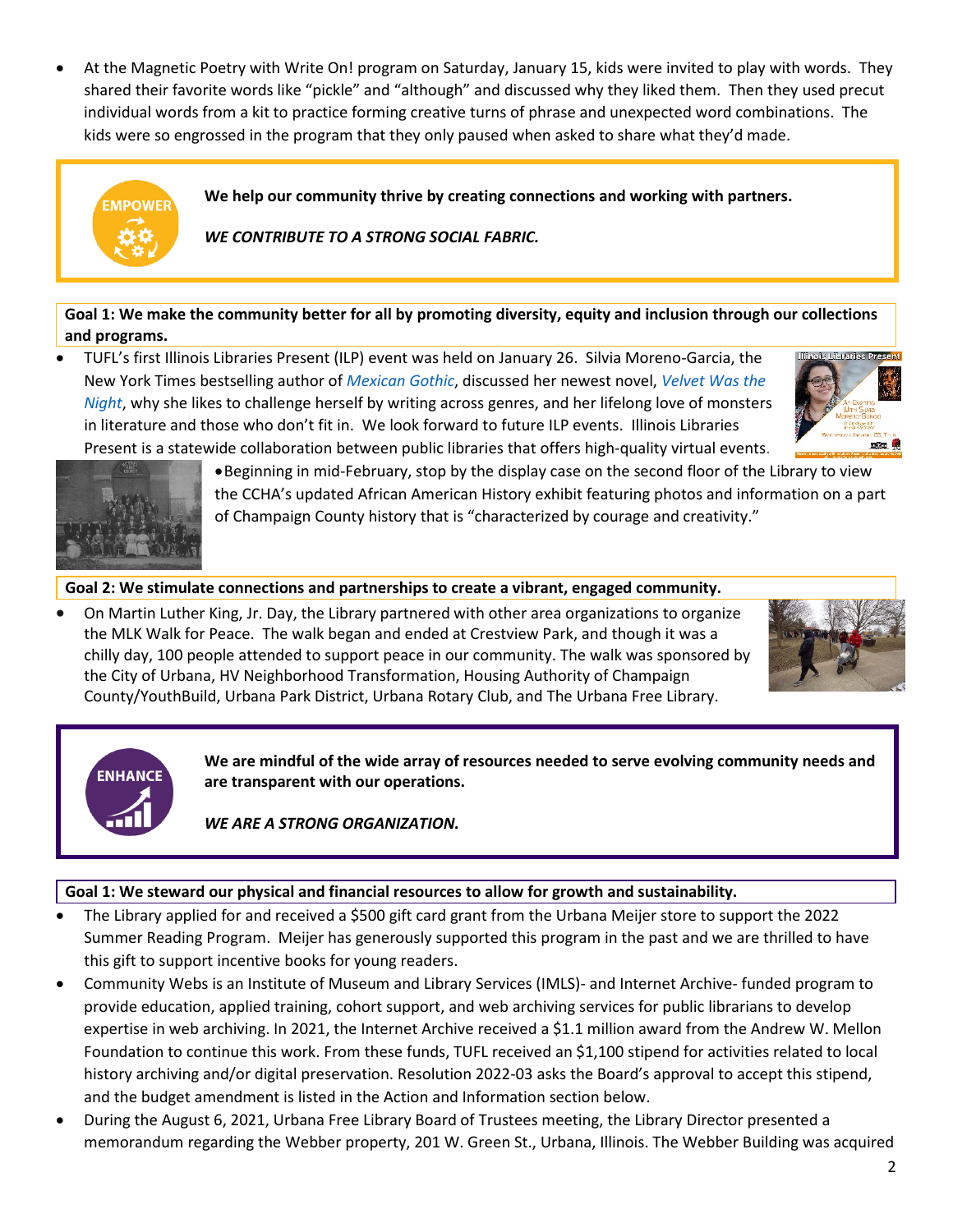by the Urbana Free Library Foundation in 2013 and given to the Library. The building is divided into four rental spaces, which have been difficult to maintain full occupancy. The memo explained that the building needed repairs estimated at \$56,630.00 for HVAC replacement, problematic tree removal, roof repair and exterior paint and wood repair. The Board packet for the August 2021 Board meeting, including the memo, is available here: [https://urbanafreelibrary.org/august-10-2021.](https://urbanafreelibrary.org/august-10-2021) Even with these repairs and the difficulty of keeping all four units rented, the building would continue to operate in the red through 2027, assuming no other problems occurred. The memo went on to recommend that a bid process for demolition be started with an estimated cost of between \$38,000-\$43,700. On December 22, 2021, an Invitation to Bid was published in the News Gazette and advertised on the Library's website and the City of Urbana's website. Six bids were received and opened on January 28, 2022, with Owens Excavating and Trucking, LLC, being lowest bidder submitting a bid of \$36,000.00.

Staff recommend Board approval of Resolution 2022-04 to Approve a Demolition Contract with Owens Excavating and Trucking, LLC, for the demolition, removal and infill of the Webber Building. Owens Excavating and Trucking, LLC, is a family-owned company out of Danville, IL, and has done business with the City of Urbana for several years.

## **Goal 2: We cultivate continuous improvement among Board and staff members to create increased engagement, satisfaction, and retention.**

• Celeste Choate was one of the coordinators of the Illinois Library Association's Central Illinois Legislative Meet-Up on January 28<sup>th</sup>. The federal and state legislative issues card is included in the Board packet. Also, in the presentation, TUFL's work with Senator Bennett's office was highlighted in ILA's presentation about the impacts that libraries have in their communities:





**Look here for additional information and action item details that are outside of the scope of the strategic plan.**

## **Budget Amendment for Resolution 2022-03**

Staff propose a budget amendment to use the Community Webs stipend on digital archive training for archives librarians Sara Bennett, Sherrie Bowser, and Shalini Smith.

• Increase revenue in 802 46300 Donations/Contributions/Gifts by \$1,100